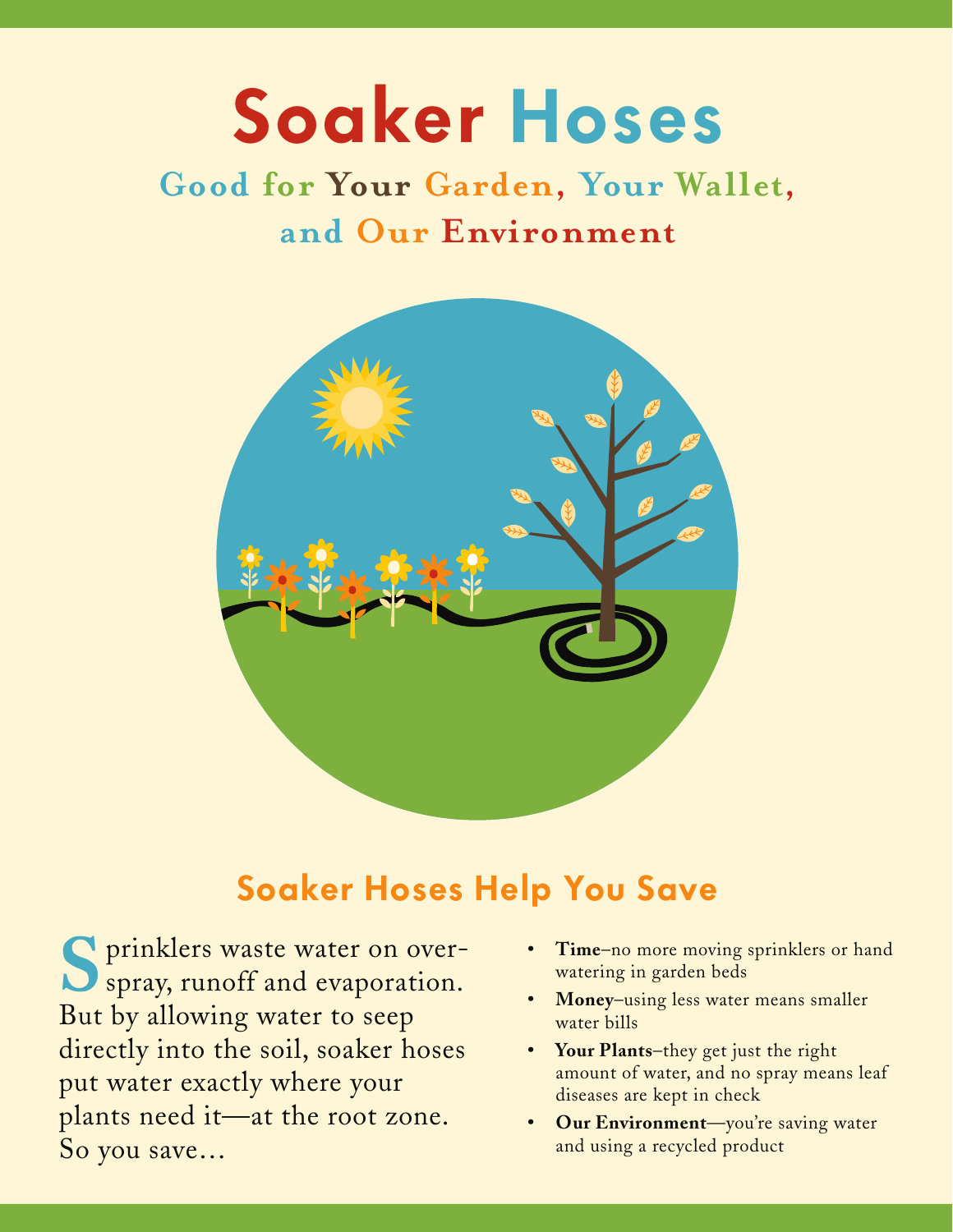# **Success with Soaker Hoses**

**When used correctly, soaker hoses can save you water and simplify your garden maintenance.**

#### Find the Right Site

Success with soaker hoses relies on using them correctly, and an important part of that is putting them in the right spot. Soaker hoses belong in garden beds. For lawn watering, use a sprinkler,

and use drip irrigation on steep slopes or when you're ready for a more efficient irrigation method. See our drip factsheet at:

http://www.savingwater.org/docs/Dripfactsheet.pdf.

## Start at the Faucet

Always connect a backflow preventer to your faucet first, unless you have a newer faucet with a built-in prevention device. Next, connect a timer to water just enough each time. Add a pressure regulator (10 or 12 psi) before attaching your garden hose.



#### Too Long is Wrong

The maximum length for an effective soaker hose is 100 feet. Purchase the length that best fits your planted areas and lay your soaker hose only in these areas. Use a garden hose to connect your soaker hose to the faucet.



## Keep it Level

Soaker hoses deliver water most uniformly on level ground. They don't allow water to seep effectively on slopes or in vertical positions like rockeries. If you have level beds at different heights, snake soaker hoses through the beds, then use solid hose and fittings to connect the soaker lengths together to form a continuous line no longer than 100 feet. **DO DON'T**

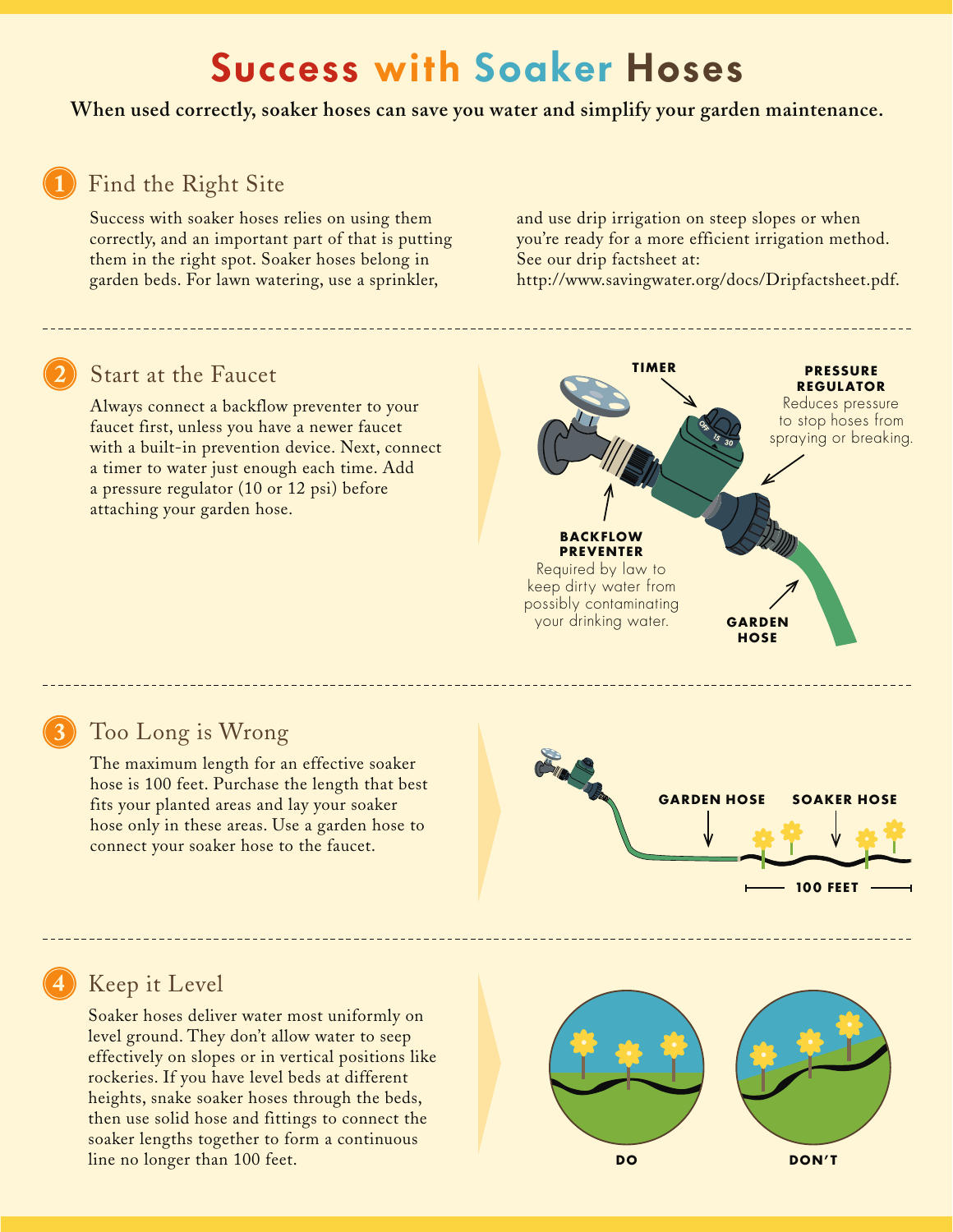#### Use Correct Spacing

Lay lines 12-18 inches apart on sandy soil and 18-24 inches on loam or clay soil. Keep the soaker hose at least 1-2 inches from the base of established plants. But with new plants or annuals, lay the hose closer to the plant and move it away from the base as it grows.



#### Slow the Flow

Turn the faucet on just enough so the entire hose is seeping but not spraying. The amount may vary for every faucet, so try turning it on a quarter turn first and adjust up or down as necessary.



#### Perfect Your Timing

Start by running your soaker hose about 30 minutes twice a week. (Annuals and vegetables may need to be watered every other day.) After a watering day, check your soil to see if the moisture has penetrated several inches, then adjust

accordingly. When you find the magic number for your conditions, use a timer to water the same number of minutes every time. Keep in mind that too much water can cause just as many plant health problems as too little water.

## **More Tips for Success with Soaker Hoses**

- Keep your soaker hose kink-free. Kinks in the line block water flow, so uncoil the hose and allow it to relax before laying it in the planting bed.
- $*$  Flush the soaker hose when you first install it and a few times during the season. Open the end cap, turn on the water and flush out any debris. Don't forget to replace the cap.
- \* Cover your soaker hose with 2-3 inches of mulch to retain moisture and protect it from sun damage. But don't bury your soaker in the soil and be sure to locate and move it before digging in the garden.
- $\ast$  Keep in mind that outdoor faucets are meant for temporary connections. For water quality protection, turn your water off and disconnect your soaker hose between uses.
- $\ast$  When disconnecting your soaker hose, plug the open end so that soil and insects can't clog it.
- \* In the fall, disconnect your battery operated timer and pressure regulator and take them indoors when you stop watering. This will prevent damage to these parts from freezing weather.